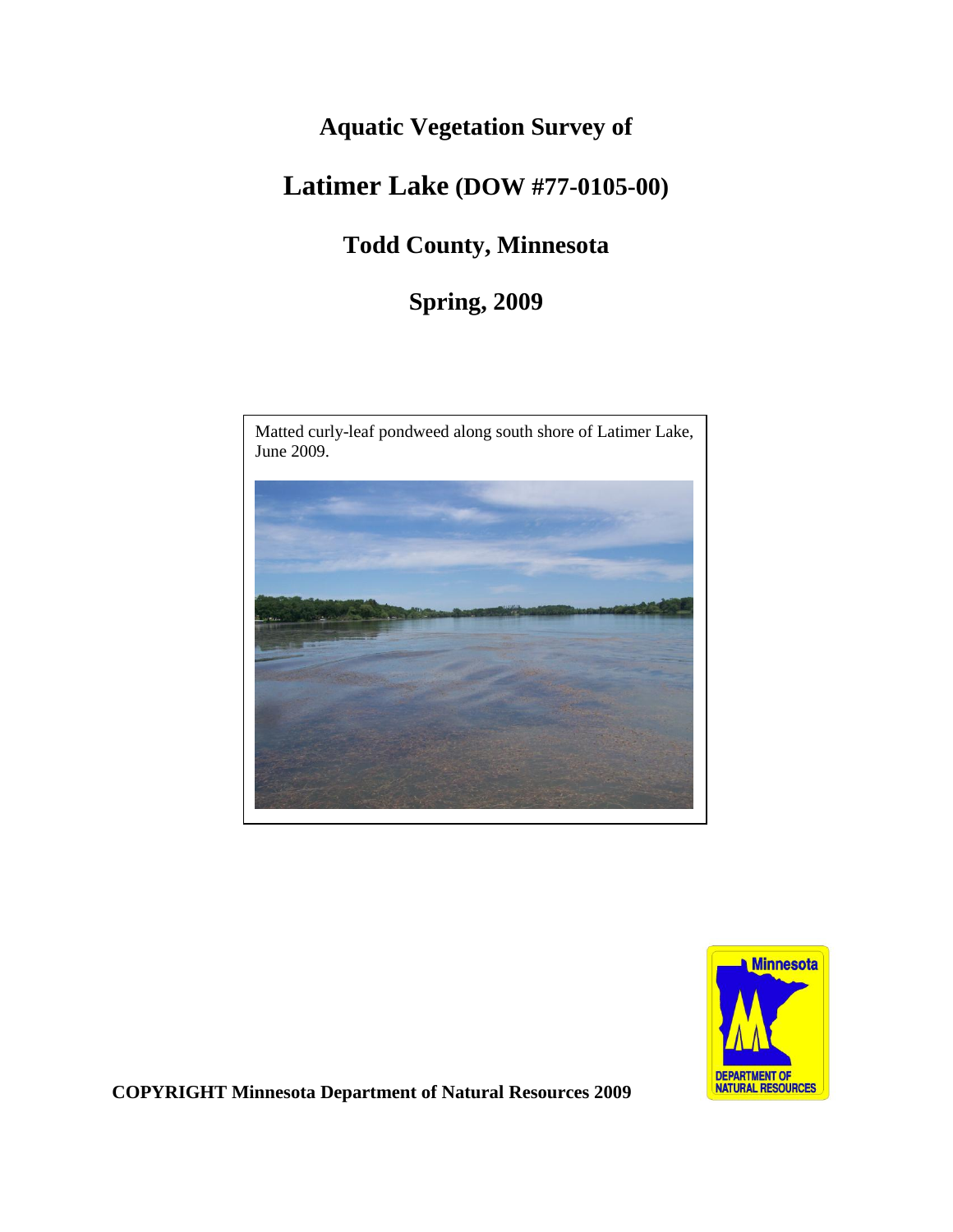Aquatic vegetation of Latimer Lake, Todd County, Minnesota, 2009

**Report by:** Stephanie Loso, Aquatic Biologist Donna Perleberg, Aquatic Plant Ecologist MnDNR Ecological Resources Division, Brainerd

**Lakewide survey:** Dan Swanson, MnDNR Invasive Species Biologist MnDNR Ecological Resources Division, Brainerd

**Report review:** Dan Swanson, MnDNR Invasive Species Biologist, Brainerd Carl Bublitz, MnDNR Fisheries Specialist, Little Falls

#### **A note to readers:**

Text that appears in **blue underline** is a hypertext link to a web page where additional information is provided. If you are connected to the Internet, you can click on the blue underlined text to link to those web pages.

#### **This report is also available online at:**

[http://www.dnr.state.mn.us/eco/pubs\\_aquatics/veg\\_reports.html](http://www.dnr.state.mn.us/eco/pubs_aquatics/veg_reports.html)

#### **This report should be cited as:**

Loso, S. and D. Perleberg. 2009. Aquatic vegetation of Latimer Lake, Todd County, Minnesota, 2009. Minnesota Department of Natural Resources, Ecological Resources Division, 1601 Minnesota Dr., Brainerd, MN 56401. 12 pp.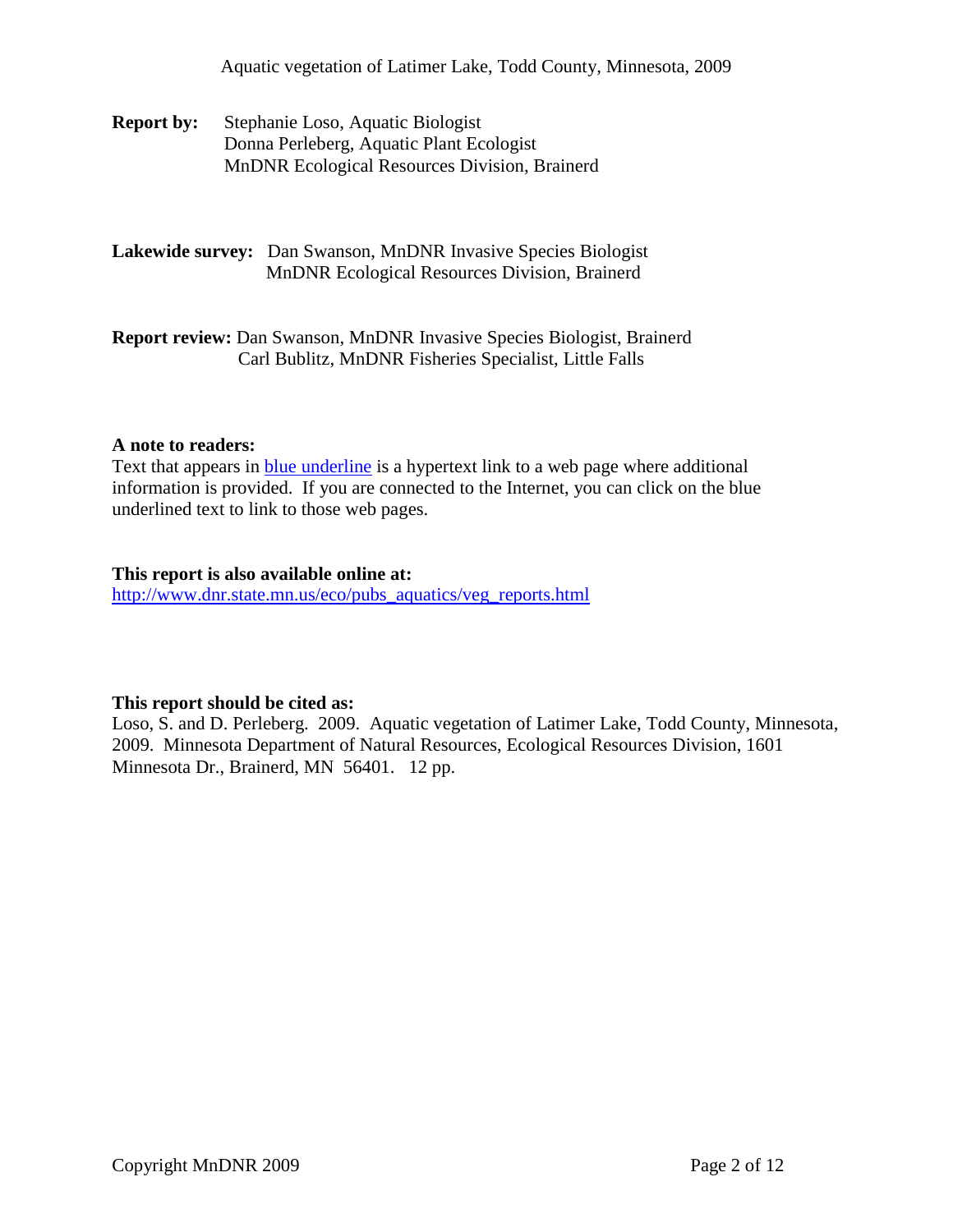### **Summary**

Latimer Lake is a 203 acre lake in central Minnesota. A spring 2009 aquatic vegetation survey was conducted to assess the abundance and distribution of the non-native plant, curly-leaf pondweed (*Potamogeton crispus*). The survey included vegetation and depth sampling at 76 sites and a characterization of near shore substrates.

Submerged plants were found to a maximum depth of 10 feet. Within the shore to 10 feet depth zone, 81% of sample sites contained vegetation.

Curly-leaf pondweed was the most abundant submerged plant, occurring in 62% of the sites. It was found in depths from two to 10 feet and often reached the water surface forming dense mats.

Information on native plants was also collected but may be incomplete because many native plants do not reach peak growth until mid to late summer. Seven native submerged aquatic plant species were recorded in the lake. Northern watermilfoil (*Myriophyllum sibiricum*), flat-stem pondweed (*Potamogeton zosteriformis*), and star duckweed (*Lemna trisulca*) were each found in at least 20% of the sample sites. Other native species found were coontail (*Ceratophyllum demersum*), and several species of native pondweeds (*Potamogeton* spp.).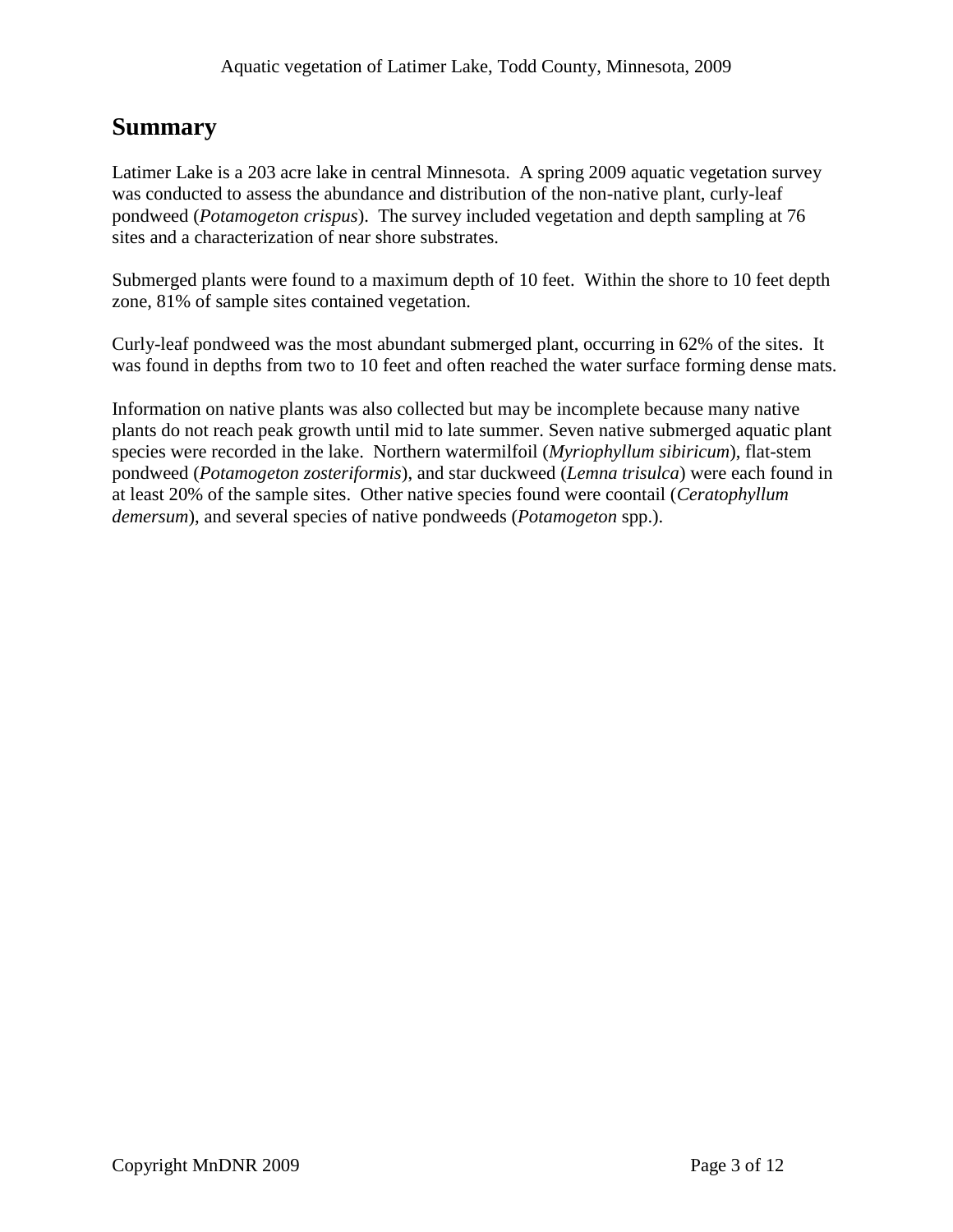### **Introduction**

Latimer Lake is located about three miles south of the city of Long Prairie in Todd County, central Minnesota (Figure 1). The lake has a surface area of 203 acres and about three miles of shoreline. Its maximum depth is 30 feet and about 40% of the lake is shallow (less than 15 feet in depth). Latimer Lake is described as eutrophic, or rich in nutrients. Water clarity is relatively low; in 2008 the average summer [Secchi disc](http://www.pca.state.mn.us/water/secchi-slideshow.html) reading was four feet (MPCA, 2008).



### **Objectives**

The purpose of this vegetation survey was to provide a quantitative description of the 2009 curly-leaf pondweed population of Latimer Lake. Specific objectives included:

- 1. Describe the shoal sediments of the lake
- 2. Estimate the maximum depth of rooted vegetation
- 3. Record the aquatic plant species that occur in the lake
- 4. Estimate the abundance of common species
- 5. Develop distribution maps for the common species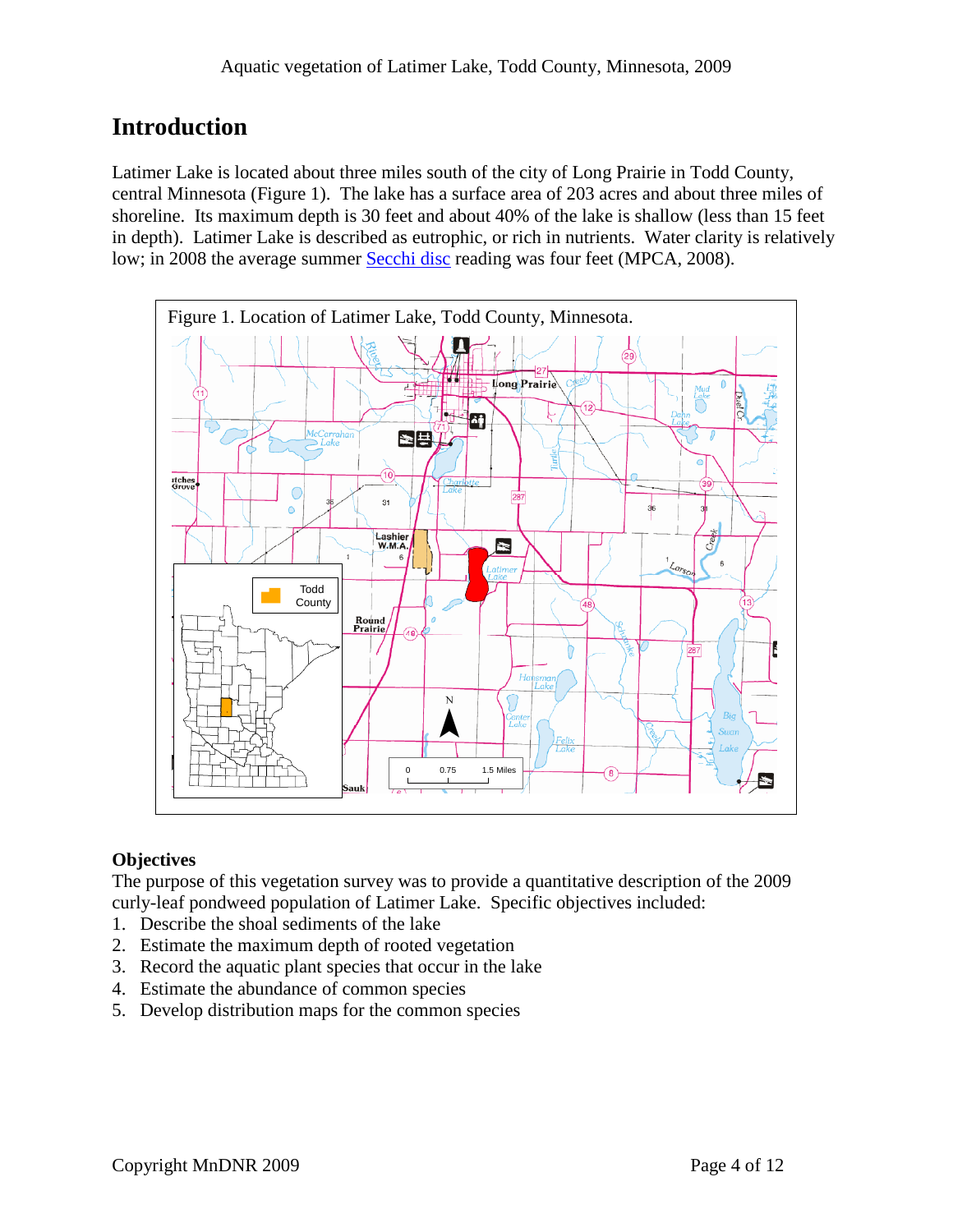## **Methods**

Latimer Lake was surveyed on June 24, 2009. A point-intercept survey method was used and followed the methods described by Madsen (1999). Survey waypoints were created using a Geographic Information System (GIS) computer program and downloaded into a handheld Global Positioning System (GPS) receiver. Survey points were placed in a grid between shore and the 15 feet water depth and spaced 65 meters (213 feet) apart. All sites within the shore to 15 feet depth zone were sampled for a total of 76 sites (Figure 2, Table 1).

|               | Table 1. Sampling effort by water depth. |        |
|---------------|------------------------------------------|--------|
|               | Water depth                              | Sample |
|               | interval                                 | sites  |
| Vegetated     | $0$ to 5 feet                            | 36     |
|               | $6$ to 10 feet                           | 33     |
|               | Sites used in                            | 69     |
|               | calculations                             |        |
| Non-vegetated | 11 to 15 feet                            | 7      |
|               | Total sample                             | 76     |
|               | sites                                    |        |

The GPS unit was used to navigate the boat to each sample point. One side of the boat was designated as the sampling area. At each site, water depth was recorded in one-foot increments. Surveyors recorded all plant taxa found within a one square meter sample site at the pre-designated side of the boat. A doubleheaded, weighted garden rake, attached to a rope was used to survey vegetation not visible from the surface (Figure 3).

Plant identification and nomenclature followed MnTaxa (2009). Surveyors described bottom substrate at each sample site where water depth was seven feet and less. Standard substrate classes were used (Table 2) and if several substrate types occurred at a site, surveyors recorded the most common type.

Data were entered into a Microsoft Access database and frequency of occurrence was calculated for each taxon as the number of sites in which taxa occurred divided by the total number of sample sites. Frequency was calculated for the vegetated zone from shore to a



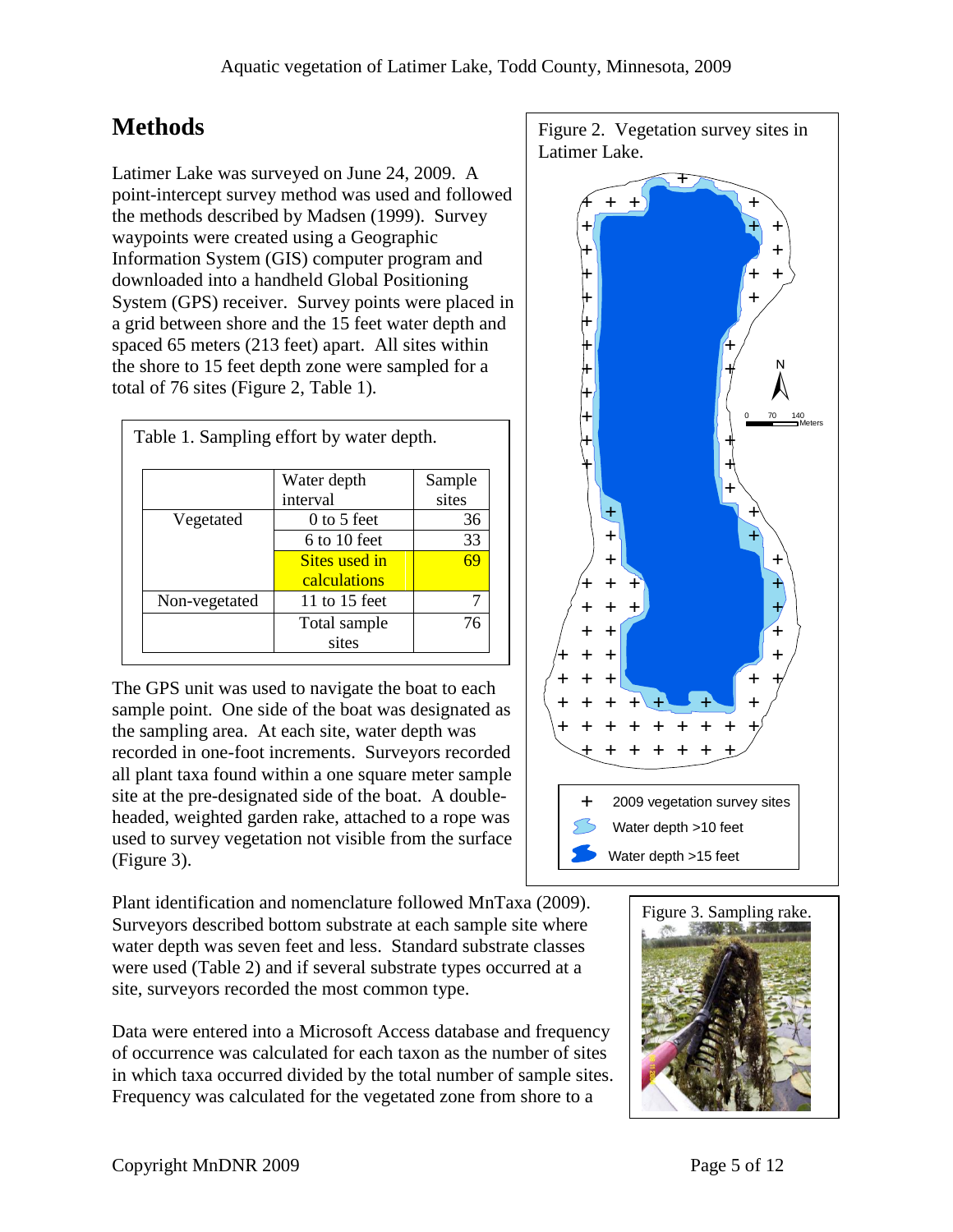depth of 10 feet and sampling points were also grouped by water depth and separated into two depth zones for analysis (Table 1).

#### *Example:*

There were 69 samples sites in the vegetated zone (0 to10 feet depth zone). Curly-leaf pondweed (*Potamogeton crispus*) occurred in 43 sites. Curly-leaf pondweed frequency in 0-10 feet zone  $=$  43/69 (\*100)  $=$  62%

| Table 2. Substrate classes |                            |
|----------------------------|----------------------------|
| muck                       | decomposed organic         |
|                            | material                   |
| marl                       | calcareous material        |
| silt                       | fine material with little  |
|                            | grittiness                 |
| sand                       | diameter less than 1/8     |
|                            | inch                       |
| gravel                     | diameter $1/8$ to 3 inches |
| rubble                     | diameter 3 to 10 inches    |
| boulder                    | diameter over 10 inches    |

### **Results**

#### **Shoal substrates**

The shoal substrates of Latimer Lake were primarily sand and gravel with silt occurring in areas of the southwest shore (Figure 4).

### **Distribution of aquatic plants**

Vegetation occurred around the entire shoreline to a depth of 10 feet. The broadest zone of vegetation occurred along the shallow southwest shore where plants extended lakeward 150 to 200 meters (500 to 650 feet) (Figure 5). Along shorelines with steep drop-offs, plant beds extended only 30 to 40 meters (100 to 125 feet) lakeward.

Within the shore to 10 feet depth zone, vegetation occurred in 81% of the sites. Plants were most common in the shore to five feet depth zone where 94% of the sites were vegetated (Figure 6).

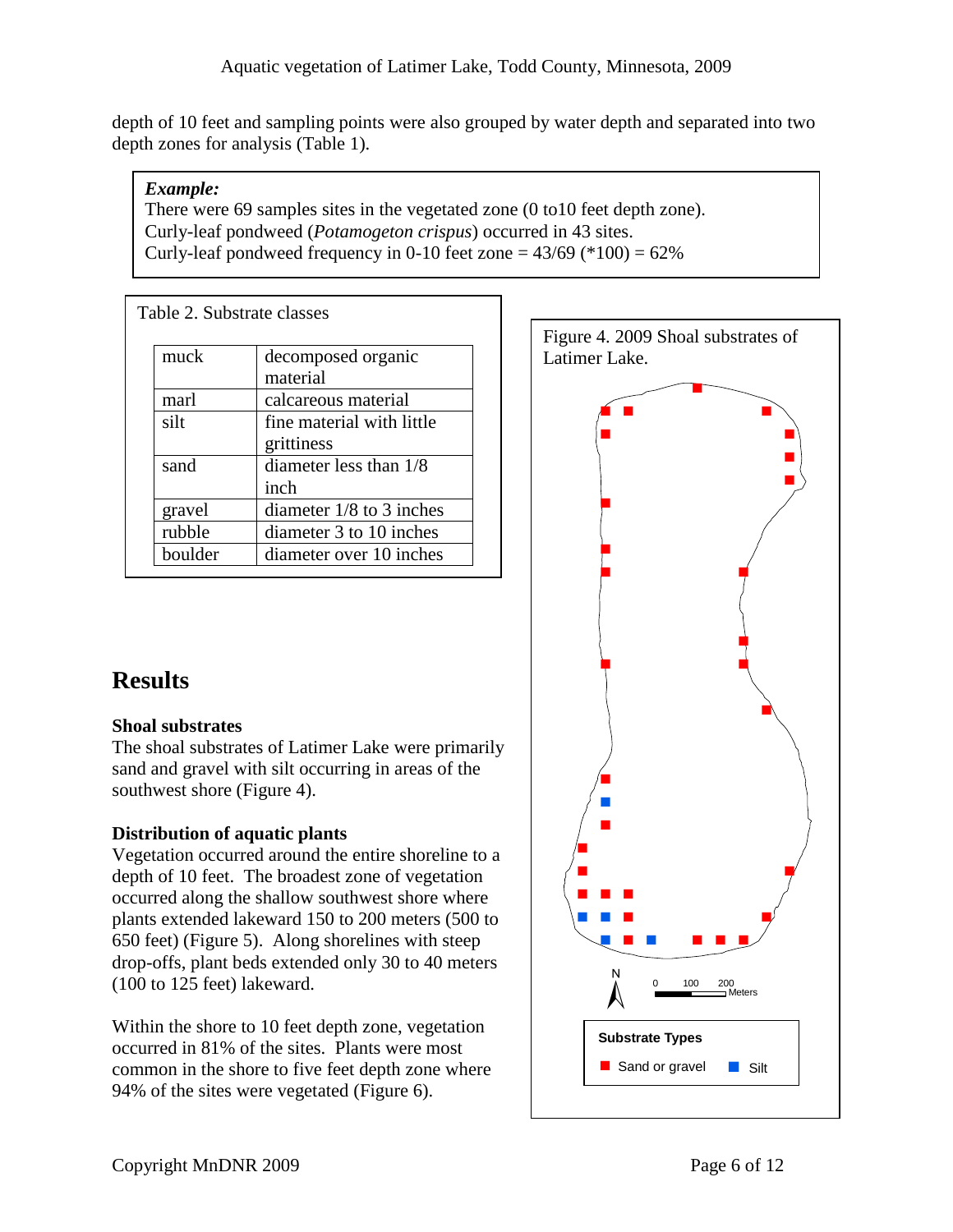



Copyright MnDNR 2009 Page 7 of 12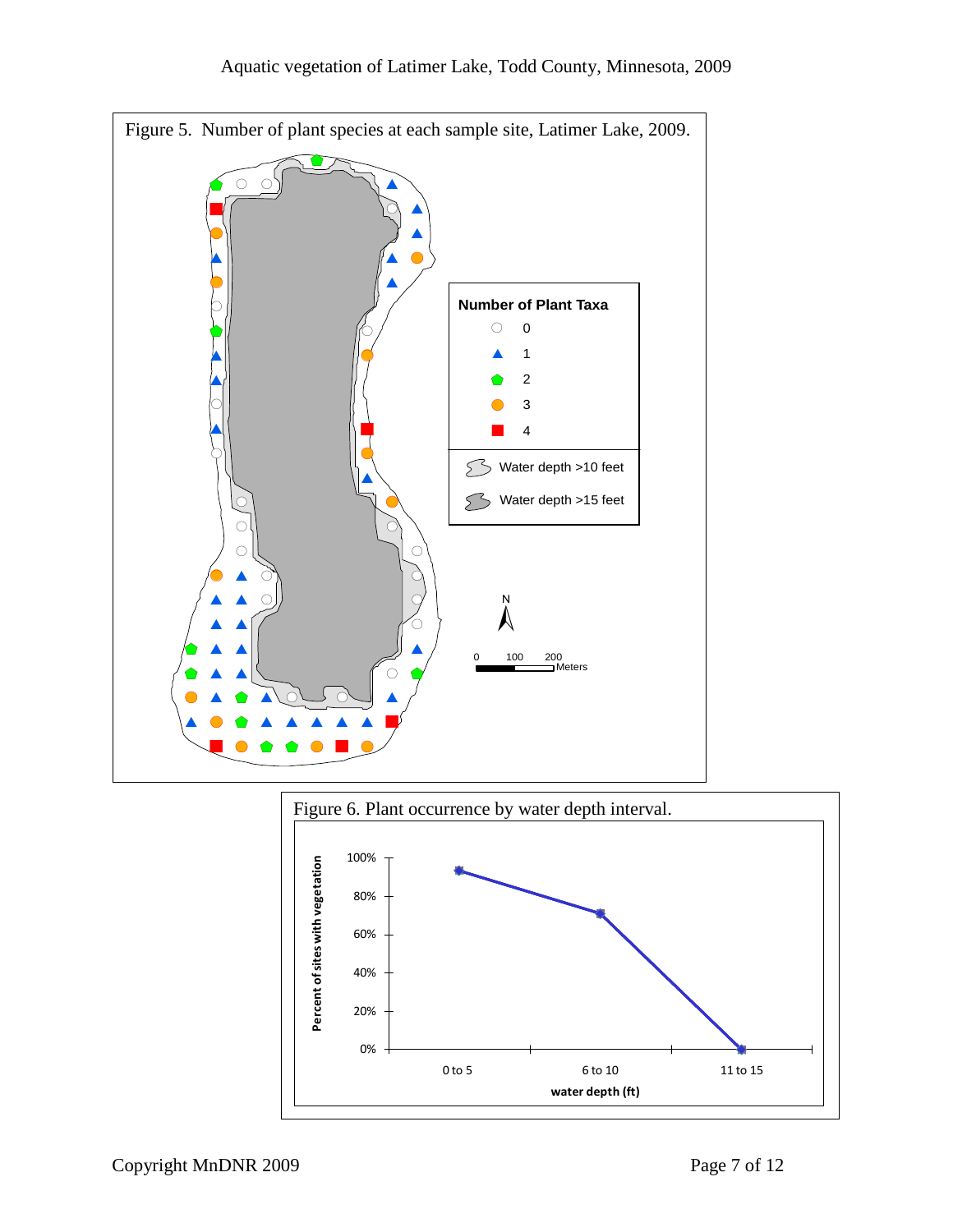#### **Number and types of plant species recorded**

A total of eight submerged plant species were documented during the survey, including one nonnative species, curly-leaf pondweed (*Potamogeton crispus*) (Table 3). The number of plant species found at each one square meter sample site ranged from zero to four (Figure 5).

|                  |                        | Table 3. Frequency of aquatic plants in Latimer Lake point-intercept survey, June 2009.<br>(Frequency is the percent of sample sites in which a plant taxon occurred within the shore to 10 ft water depth.) |                                              |
|------------------|------------------------|--------------------------------------------------------------------------------------------------------------------------------------------------------------------------------------------------------------|----------------------------------------------|
| <b>Life Form</b> | <b>Common Name</b>     | <b>Scientific Name</b>                                                                                                                                                                                       | <b>Frequency</b><br>$($ %)<br>$N = 69$ sites |
| Non-native       | Curly-leaf pondweed    | Potamogeton crispus                                                                                                                                                                                          | 62                                           |
| Native           | Northern water milfoil | Myriophyllum sibiricum                                                                                                                                                                                       | 23                                           |
|                  | Flat-stem pondweed     | Potamogeton zosteriformis                                                                                                                                                                                    | 23                                           |
|                  | <b>Star Duckweed</b>   | Lemna trisulca                                                                                                                                                                                               | 20                                           |
|                  | Coontail               | Ceratophyllum demersum                                                                                                                                                                                       | 13                                           |
|                  | Narrow-leaf pondweed   | <i>Potamogeton</i> sp.                                                                                                                                                                                       | 7                                            |
|                  | White-stem pondweed    | Potamogeton praelongus                                                                                                                                                                                       |                                              |
|                  | Robbins' pondweed      | Potamogeton robbinsii                                                                                                                                                                                        |                                              |

#### **Common submerged plants**

The most common submerged plant in Latimer Lake was [curly-leaf pondweed](http://www.dnr.state.mn.us/aquatic_plants/submerged_plants/curlyleaf_pondweed.html) (*Potamogeton crispus*) (Figure 7). This submerged plant is closely related to native pondweeds but it is not native to Minnesota. Curly-leaf pondweed has been present in Minnesota since at least 1910 (Moyle and Hotchkiss 1945) and is now found in at least 700 Minnesota lakes (MnDNR Invasive Species Program 2008). Like many native



submerged plants, it is perennial but has a unique life cycle that may provide a competitive advantage over native species. Curly-leaf pondweed is actually dormant during late summer and begins new growth in early fall. Winter foliage is produced and continues to grow under ice (Wehrmeister and Stuckey 1978). Curly-leaf reaches its maximum growth in May and June, when water temperatures are still too low for most native plant growth. In late spring and early summer, curly-leaf plants form structures called "turions" which are hardened stem tips that break off and fall to the substrate. Turions remain dormant through the summer and germinate into new plants in early fall (Catling and Dobson 1985).

The foliage of curly-leaf pondweed does provide some fish and wildlife habitat, but it may create problems in some lakes. During its peak growth in spring, curly-leaf may reach the water surface at certain depths and create dense mats. These dense growths may compete with native vegetation and can also cause problems for recreational lake users.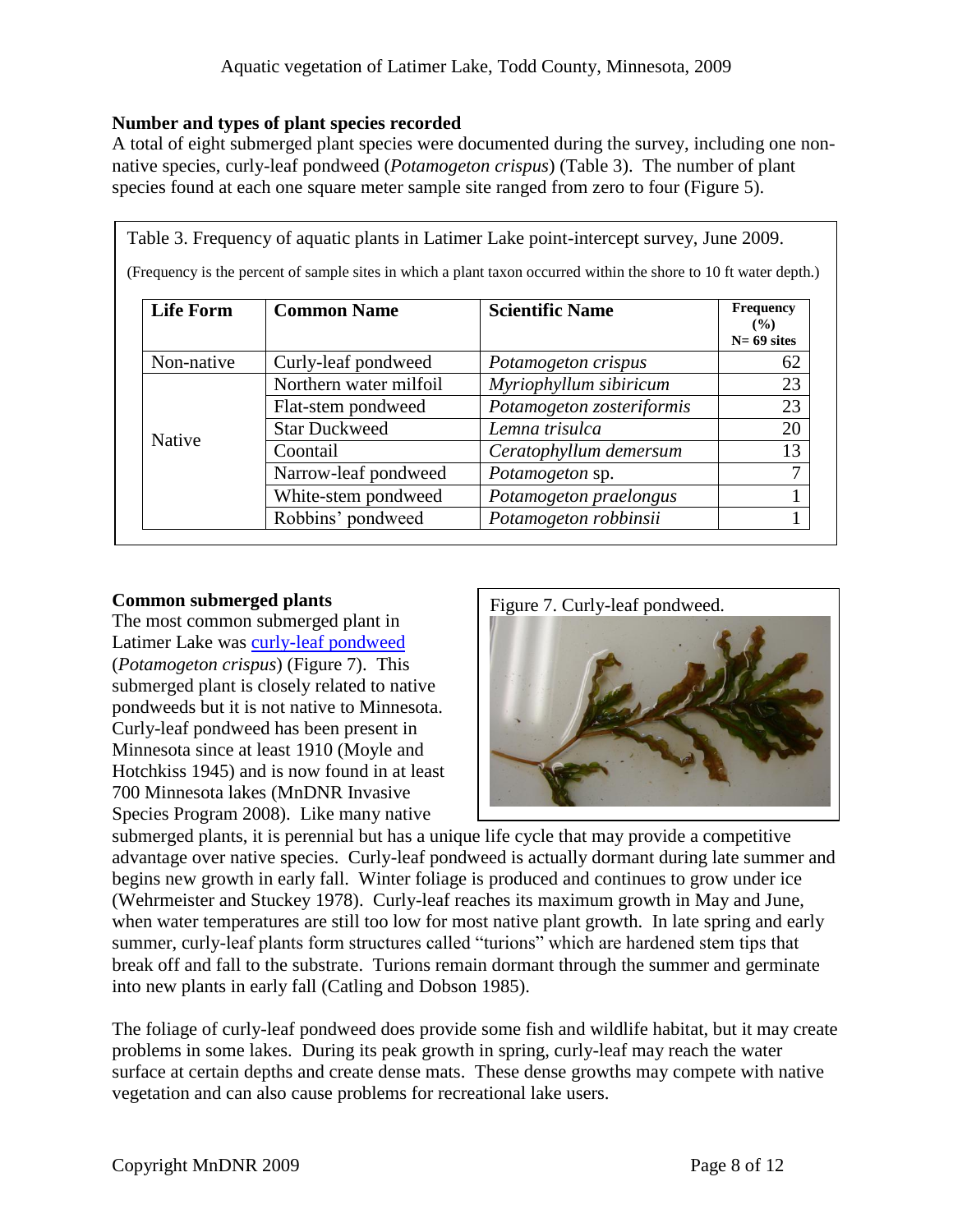Curly-leaf pondweed was found around the entire perimeter of Latimer Lake (Figure 8). It occurred in 62% of the sites (Table 3) and was the only plant found in 35% of the sites. Curlyleaf pondweed was present in depths from two to 10 feet and was the dominant plant at all depths sampled (Figure 9).



Native plants were found in 46% of the sample sites but often co-occurred with curly-leaf pondweed (Figure 8). Native plants were found to a depth of nine feet but were most frequent in depths less than six feet (Figure 9).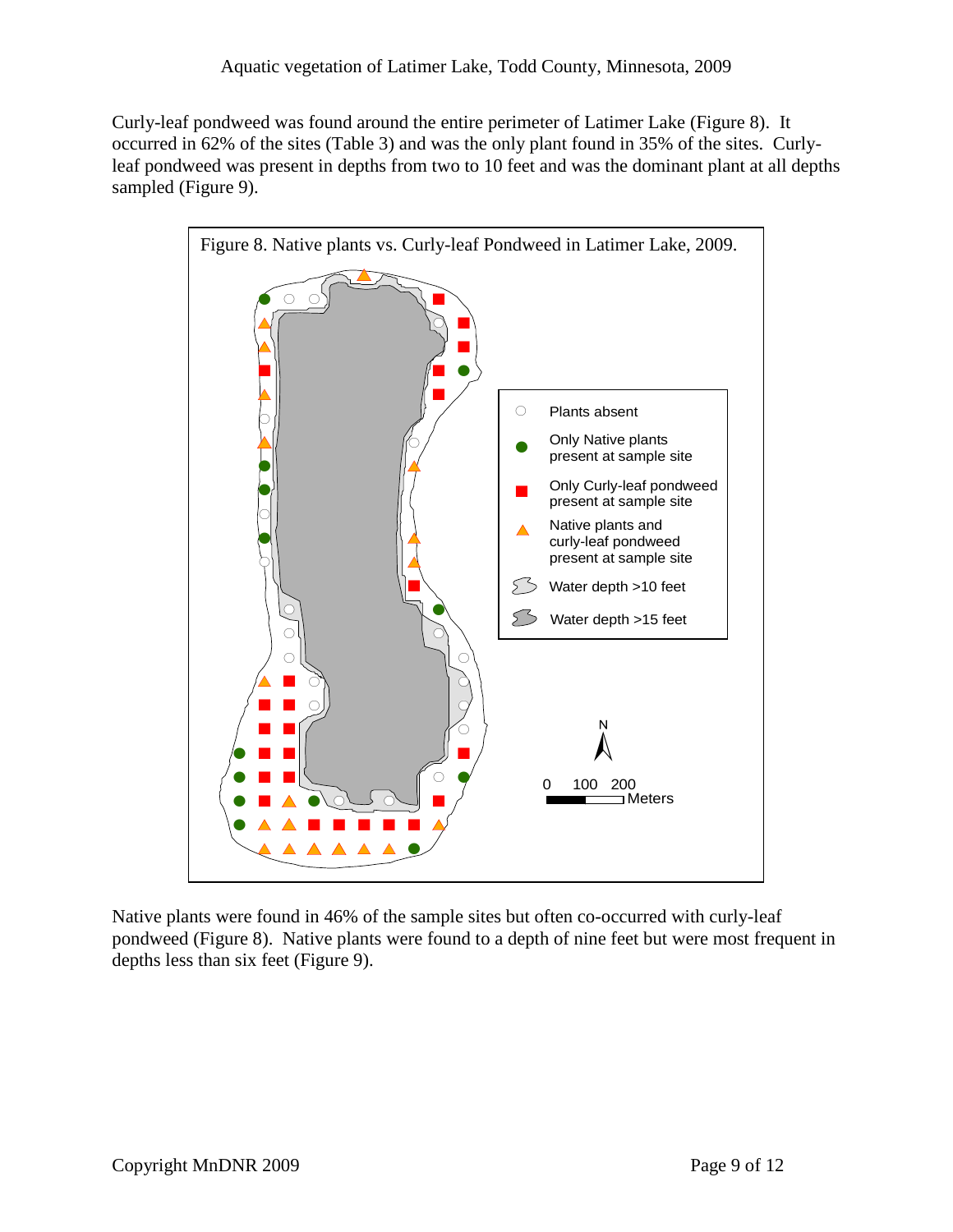

[Northern watermilfoil](http://www.dnr.state.mn.us/aquatic_plants/submerged_plants/northern_watermilfoil.html) (*Myriophyllum sibiricum*) (Figure 10) was found in 23% of the Latimer Lake sites (Table 3). This native, submerged plant is a rooted perennial with finely dissected leaves. Particularly in depths less than ten feet, this plant may reach the water surface and its flower stalk will extend above the water surface. It spreads primarily by stem fragments and over-winters by hardy rootstalks and winter buds. Northern watermilfoil is not tolerant of turbidity and grows best in clear water lakes. In turbid lakes like Latimer, it may be restricted to shallow water where it can obtain sufficient sunlight.



Four native pondweeds (*Potamogeton* spp.) were found in Latimer Lake. These plants are closely related to curly-leaf pondweed and are one of the largest groups of submerged plants in Minnesota lakes. These plants are rooted perennials and their rhizomes may form mats on the lake bottom that help consolidate soil (Arber 1920). Pondweeds have opposite, entire leaves and form "cigar-shaped" flowers that emerge above the water surface. Many pondweed species over-winter as hardy rhizomes while other species produce tubers, specialized winter buds, or remain "evergreen" under the ice. Seeds and tubers of pondweeds are an important source of waterfowl food. The foliage of pondweeds provides food for a variety of marsh birds, shore birds and wildlife and provides shelter, shade and spawning sites for a range of fish species (Borman et al. 2001). Pondweeds inhabit a wide range of aquatic sites and species vary in their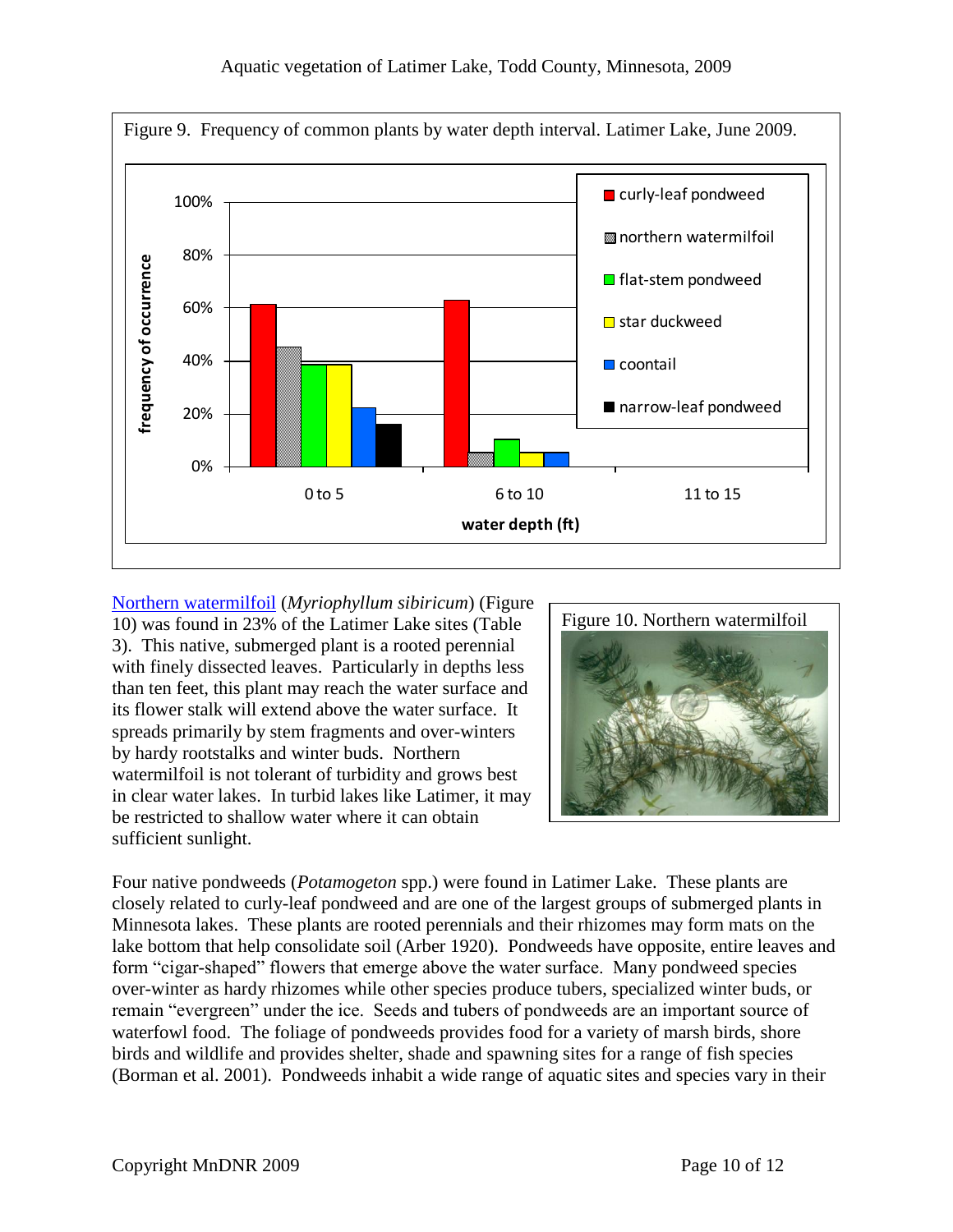water chemistry and substrate preferences and tolerance to turbidity. There are over 35 species of pondweeds in Minnesota and they vary in leaf shapes and sizes.

[Flat-stem pondweed](http://www.dnr.state.mn.us/aquatic_plants/submerged_plants/narrowleaf_pondweeds.html) (*Potamogeton zosteriformis*) (Figure 11) was one of four native pondweeds found in Latimer Lake and occurred in 23% of the sites (Table 3). It is anchored to the lake bottom by underground rhizomes and over-winters by winter buds. It is named for its flattened, grass-like leaves. Depending on water clarity and depth, these plants may reach the water surface and may produce flowers that extend above the water.

[Star duckweed](http://www.dnr.state.mn.us/aquatic_plants/floatingleaf_plants/duckweeds.html) (*Lemna trisulca*) (Figure 12) is a freefloating species that often occurs submerged near the lake bottom but it does not anchor to the substrate and can float freely with the current. This plant was present in 20% percent of the Latimer Lake survey sites (Table 3).

[Coontail](http://www.dnr.state.mn.us/aquatic_plants/submerged_plants/coontail.html) (*Ceratophyllum demersum*) (Figure 13) grows entirely submerged and its roots are only loosely anchored to the lake bottom. It is adapted to a broad range of lake conditions and is tolerant of higher turbidity and can grow in muck substrates. Coontail is perennial and can over winter as a green plant under the ice and then begins new growth early in the spring, spreading primarily by stem fragmentation. The finely divided leaves of this plant provide a home for insects valuable as fish food.







Coontail occurred in 13% of the Latimer Lake survey sites (Table 3).

The other native plant species were found in less than 10% of the Latimer Lake sample sites (Table 3) but may become more frequent later in the summer. Several plants that were found in previous summer surveys of Latimer Lake were not located during the spring 2009 survey. These plants likely still occur in the lake but were not observed in June, 2009 because they had not yet germinated and/or reached maturity.

Aquatic vegetation provides critical habitat for fish and invertebrates, buffers the shoreline from wave action, and stabilizes sediments and utilizes nutrients that would otherwise be available for algae. (Click here for more information on: [value of aquatic plants \)](http://www.dnr.state.mn.us/shorelandmgmt/apg/value.html).